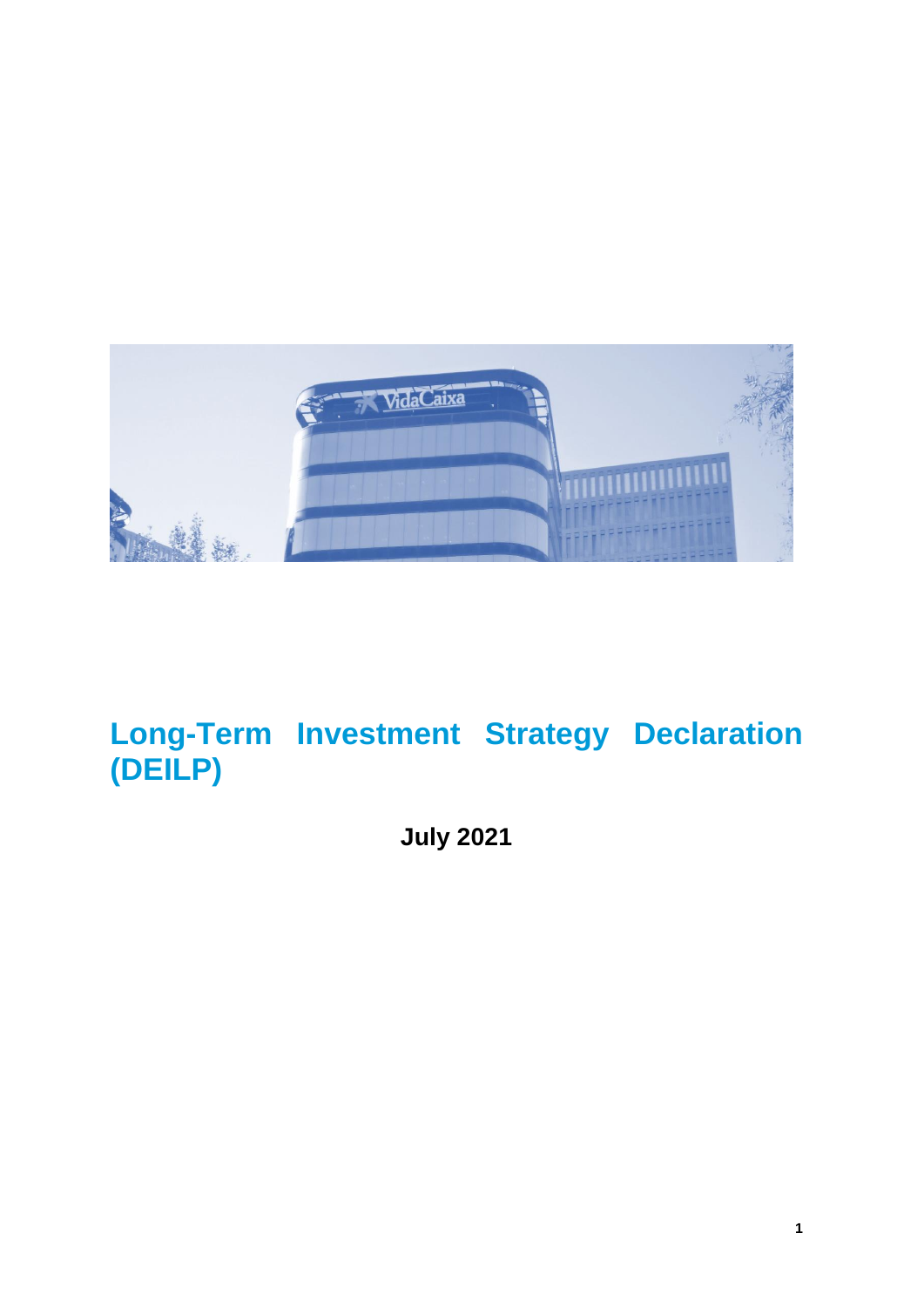# **Contents**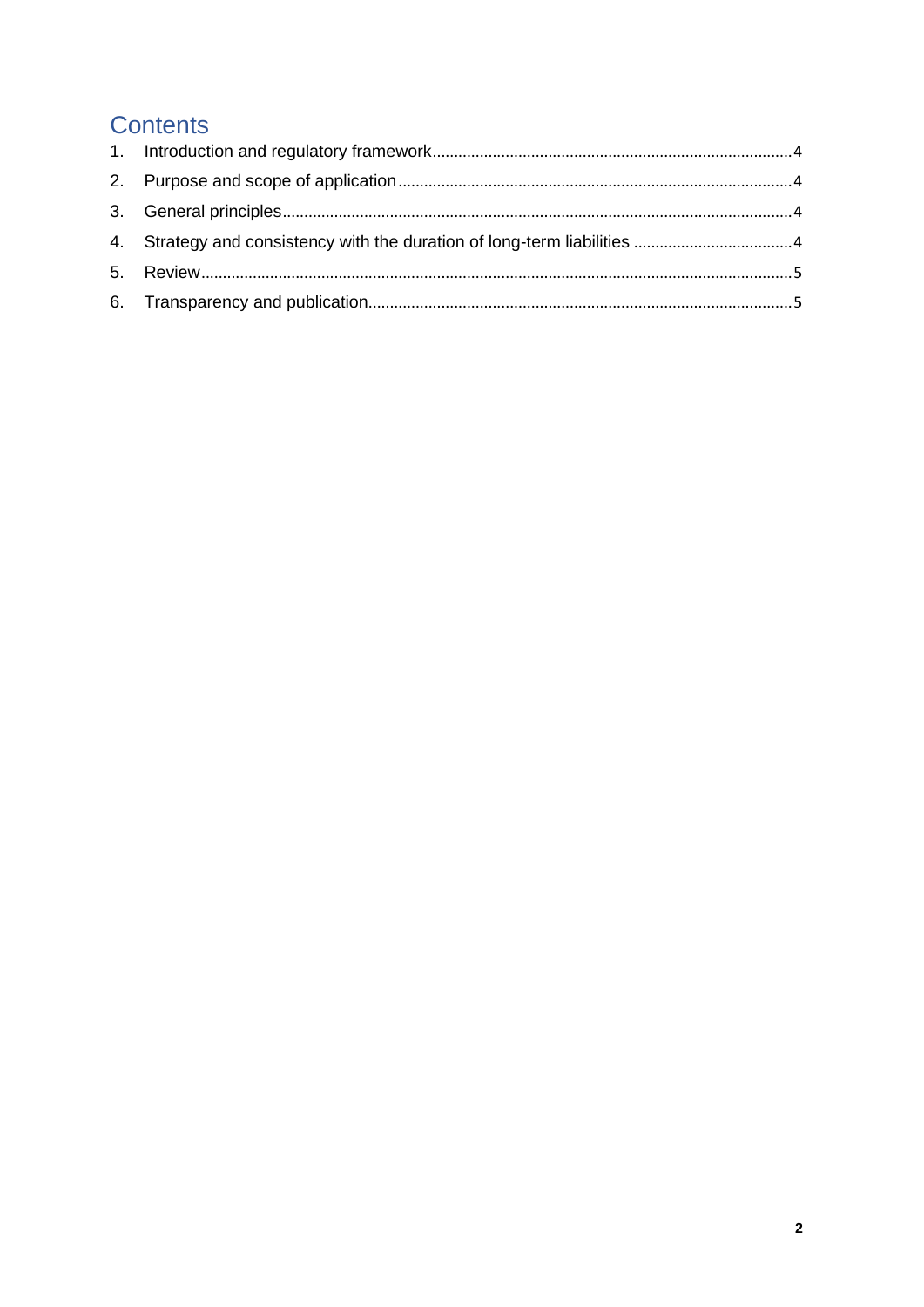| <b>Version</b> | <b>Date</b><br>created | <b>Responsible</b>                           | <b>Changes</b> | <b>Favourable</b><br>report                                                                          | <b>Approval</b>                            |
|----------------|------------------------|----------------------------------------------|----------------|------------------------------------------------------------------------------------------------------|--------------------------------------------|
| 1.0            | <b>July 2021</b>       | Subdirectorate<br>General for<br>Investments | N/A            | <b>Global Risk</b><br>Committee<br>Management<br>Committee<br><b>Risk</b><br>Committee<br>13/07/2021 | Board of<br><b>Directors</b><br>22/07/2021 |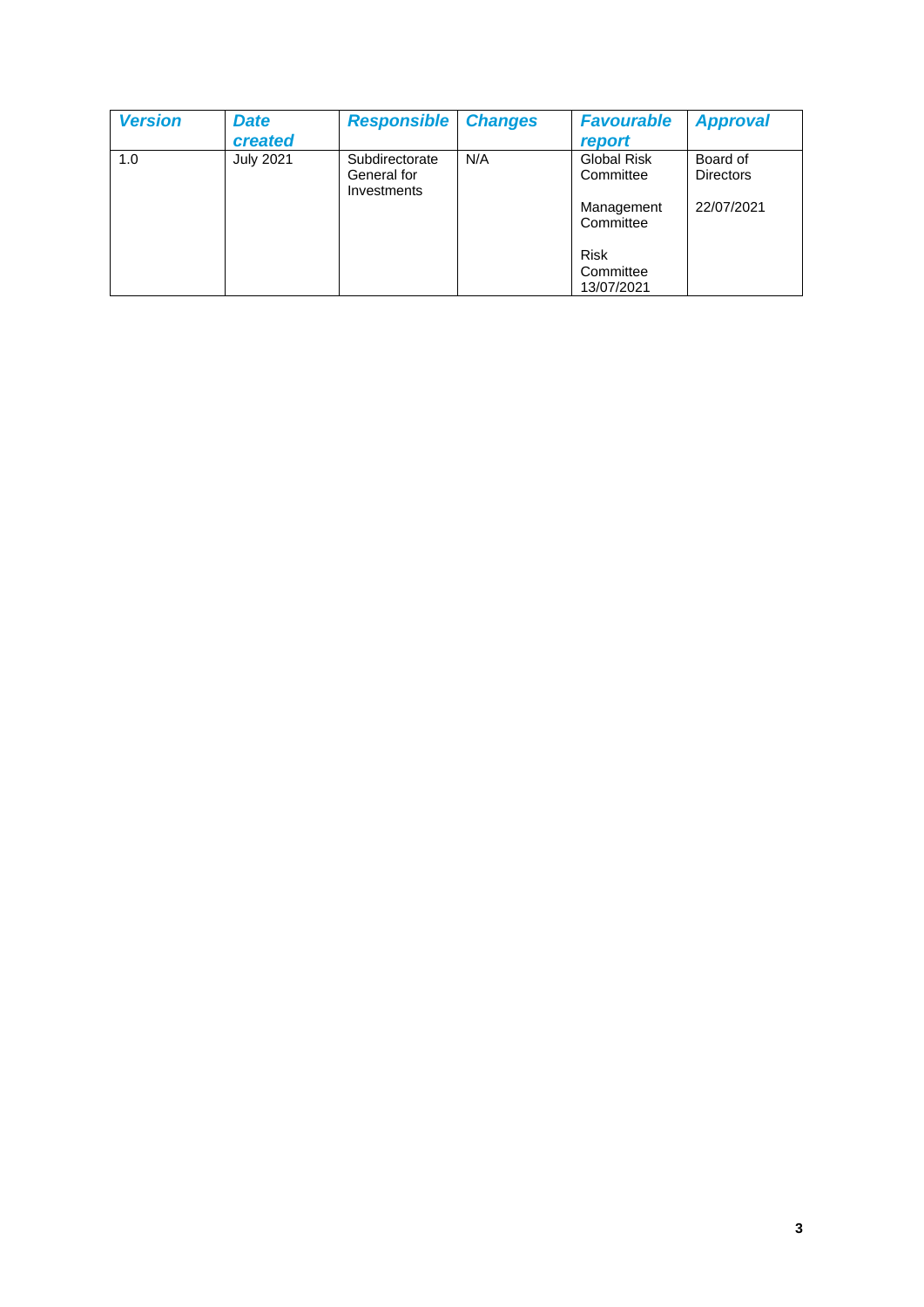## <span id="page-3-0"></span>**1. Introduction and regulatory framework**

<span id="page-3-1"></span>Institutional investors, including insurance companies, are often significant shareholders of listed companies, and may eventually play a key role in the long-term strategy and performance of these companies.

Directive (EU) 2017/828 on long-term shareholder engagement considers that greater transparency for institutional investors and asset managers on their investment strategies and engagement policies, as well as their application, could have a positive effect on the final beneficiaries in making their investment decisions. Under the aforementioned Directive (EU) 2017/828, certain obligations for institutional investors such as VidaCaixa are introduced through its transposition regulations and that, in this context, are reflected in Articles 79 ter Law 20/2015 of 14 July on the ordination, supervision and solvency of insurers and reinsurers (hereinafter, LOSSEAR) and 89 ter of Royal Decree 1060/2015, of 20 November, on the ordination, supervision and solvency of insurers and reinsurers (hereinafter, ROSSEAR). Therefore, to complement their Engagement Policies, insurers authorised to sell life insurance and reinsurers that cover life insurance obligations, must – in the form and with the content determined by regulation – make information on how the main elements of its investment strategy in companies whose shares are traded on a regulated market in or operating in a Member State known to the public, and be consistent with the profile and duration of its liabilities, in particular its long-term liabilities, and the way in which they contribute to the medium and long-term performance of its assets (hereinafter, the Declaration or the DEILP).

VidaCaixa already has an Engagement Policy and this document complies with the additional obligation of having the aforementioned DEILP.

#### **2. Purpose and scope of application**

<span id="page-3-2"></span>The purpose of this Declaration is to report on how the main elements of VidaCaixa's investment strategy in the shares of companies traded on a regulated market in or operating in a Member State of the European Union are consistent with the profile and duration of liabilities, in particular its longterm liabilities, and how they contribute to the medium and long-term performance of its assets.

This Declaration's scope of application therefore refers exclusively to the investment strategy with respect to shares of companies traded on regulated markets in or operating in a Member State of the European Union (hereinafter, the 'Listed Shares').

#### **3. General principles**

<span id="page-3-3"></span>In the strategic make-up of assets in which it invests, VidaCaixa considers consistency with the duration of the liabilities when appropriate based on commitments to its customers and taking the product type and the characteristics of the value proposition offered to the client into account, as well as long-term investment objectives. Similarly – and as reflected in the Engagement Policy – it is aware that the integration of environmental, social and governance factors in investment management is crucial due to the potential impact that these factors may have on profitability, as well as the impact they may have on the planet and the economic progress of society in general.

Likewise, in its commitment to being an active owner of its investments, it is explicit in the importance of being involved in the companies of which it is a shareholder through active dialogue that affords influence over companies' strategies on environmental, social or governance factors that are particularly relevant to its sustainability and the impact they may have on people, society or the planet. For more information on this issue and to avoid repetition, see the Engagement Policy.